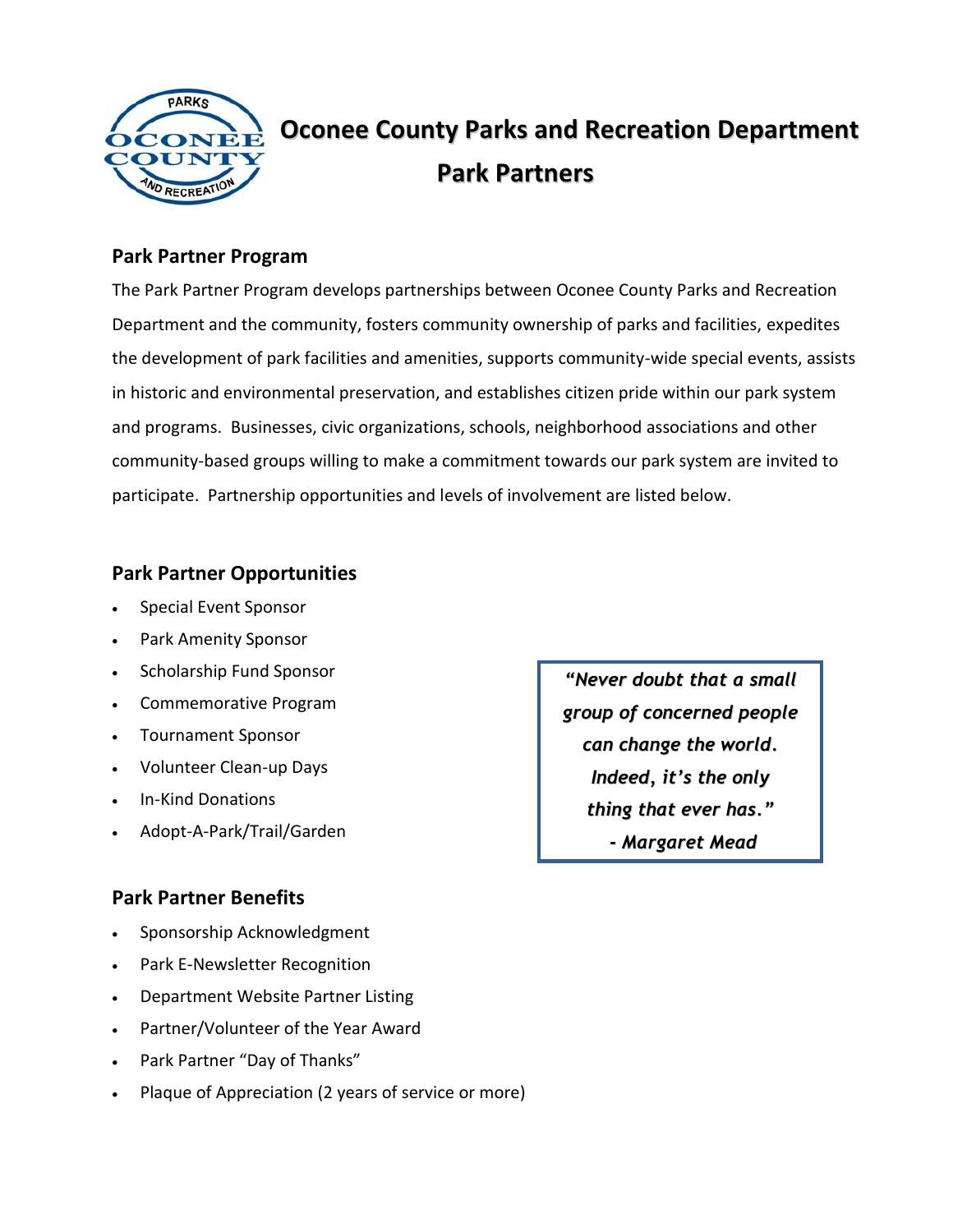Oconee County Parks and Recreation Department offers several community-wide special events throughout the year. In addition, we are interested in providing new events and festivals for our citizens. Listed below are several special event sponsorship opportunities:

### **Special Events Sponsorship Opportunities**

- $\square$  Oconee July 4<sup>th</sup> Spectacular and Fireworks \$250 \$10,000
- $\Box$  Movie in the Park (Second Saturday in May) \$3,500
- Movie in the Park Series (May, June, August, September) \$14,000
- $\square$  Oconee July 4<sup>th</sup> Spectacular with Fireworks \$20,000
- $\square$  Concert with Fireworks (Veterans Day or other date) \$20,000
- $\Box$  Family Field Day \$2,500
- $\Box$  5K/1-mile Fun Run Step Up to Health (Fall/Spring) \$1500
- $\square$  Touch a Truck (March) \$1000
- $\square$  May Day Madness Disc Golf Tournament (First Saturday in May) \$1000

#### **Benefits**

- Connect with the citizens of Oconee County through sponsorship of a community-wide event and increase your company/organization's visibility.
- Permitted to provide site signage at the event with company/organization's name and logo.
- PA announcement recognition throughout the event.
- Recognition as the premiere sponsor on all information publicized and distributed.
- Acknowledged on the Parks and Recreation Department website as an official Park Partner.
- Opportunity to have a booth/table to distribute information/giveaways during the event.
- VIP seating or participant entrees are available, dependent on the event.

*Sponsorship Packets can be customized for each organization.*

*All benefits are commensurate with sponsorship level.* 

*Call 706-769-3965 for more information.*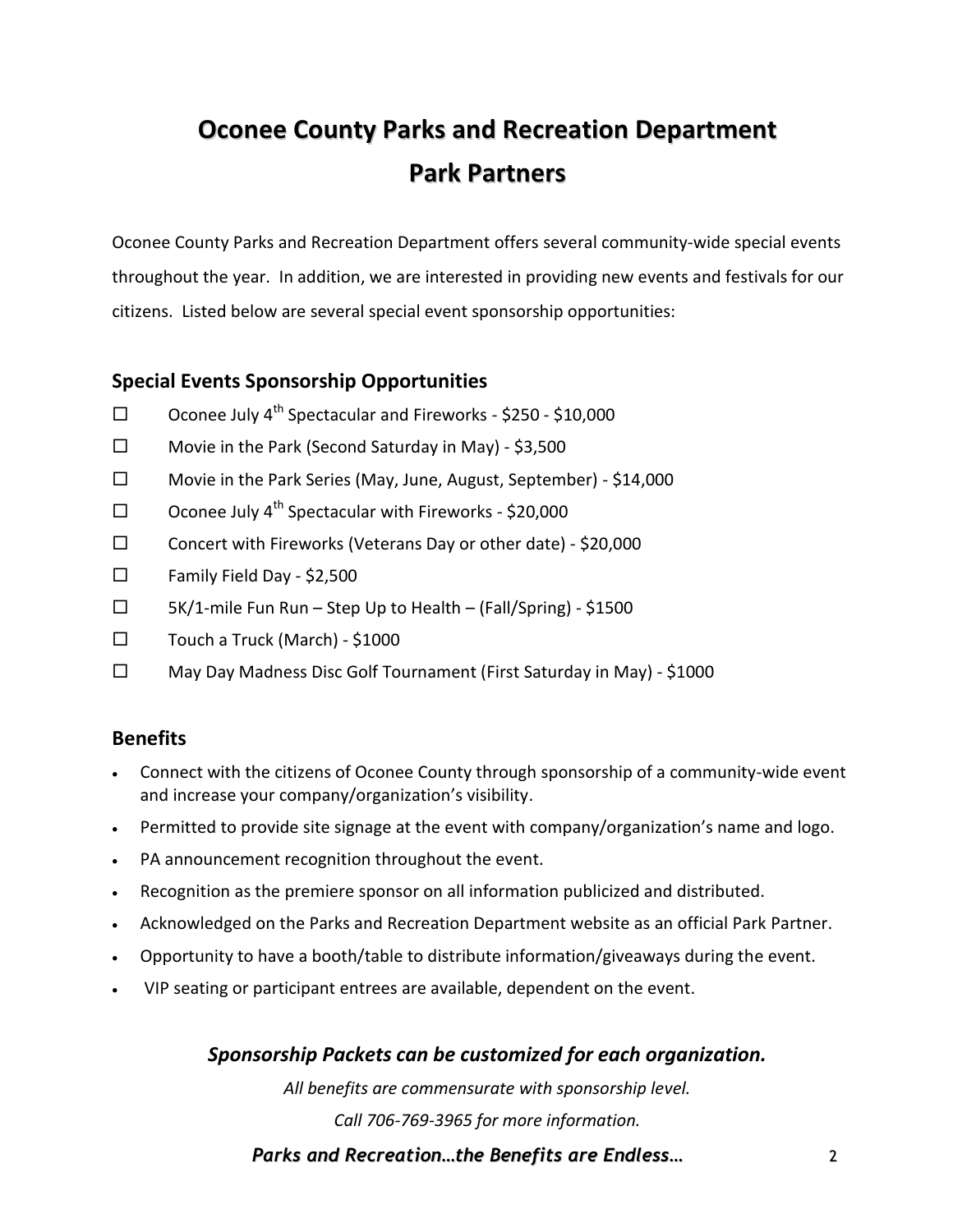There are several park amenities that would enhance the park system for Oconee County Parks and Recreation Department and increase the diversity of programs, events and participants within the parks. Below is a list of park amenities sponsorship opportunities:

#### **Park Amenities**

- $\square$  Sprayground Water Element Playground \$200,000 (Single Structures \$5,000 each)
- ADA Accessible Playground \$75,00 150,000 (Single Structures \$7,500 each)
- $\Box$  Indoor Rock Climbing Wall \$35,000 \$95,000
- □ Outdoor Rock Climbing Play Structures \$5,000
- $\square$  Picnic Pavilion \$25,000 \$50,000
- $\square$  Shade Structure \$10,000 \$15,000
- $\square$  Outdoor Exercise Equipment Life Trail/Health Beat (10 Stations) \$35,000
- $\square$  Disc Golf Course (18-hole course) \$10,000 \$20,000
- □ Park Bench with Back-\$1,000
- $\Box$  Park Bench no back \$500
- $\square$  Tree \$750
- $\square$  Other

## **Benefits**

- Increase your company/organization's visibility through sponsorship of a permanent park amenity that will be available for use by all citizens in Oconee County.
- Permanent engraved plaque or marker will be located at the site of the park amenity acknowledging the sponsor.
- Recognition in program guide with color photo of amenity.
- Recognition on the Parks and Recreation Department's website.
- Dedication Ceremony of any park amenity valued at or over \$10,000.

*All park amenities will be specified and approved by the Parks and Recreation Department.*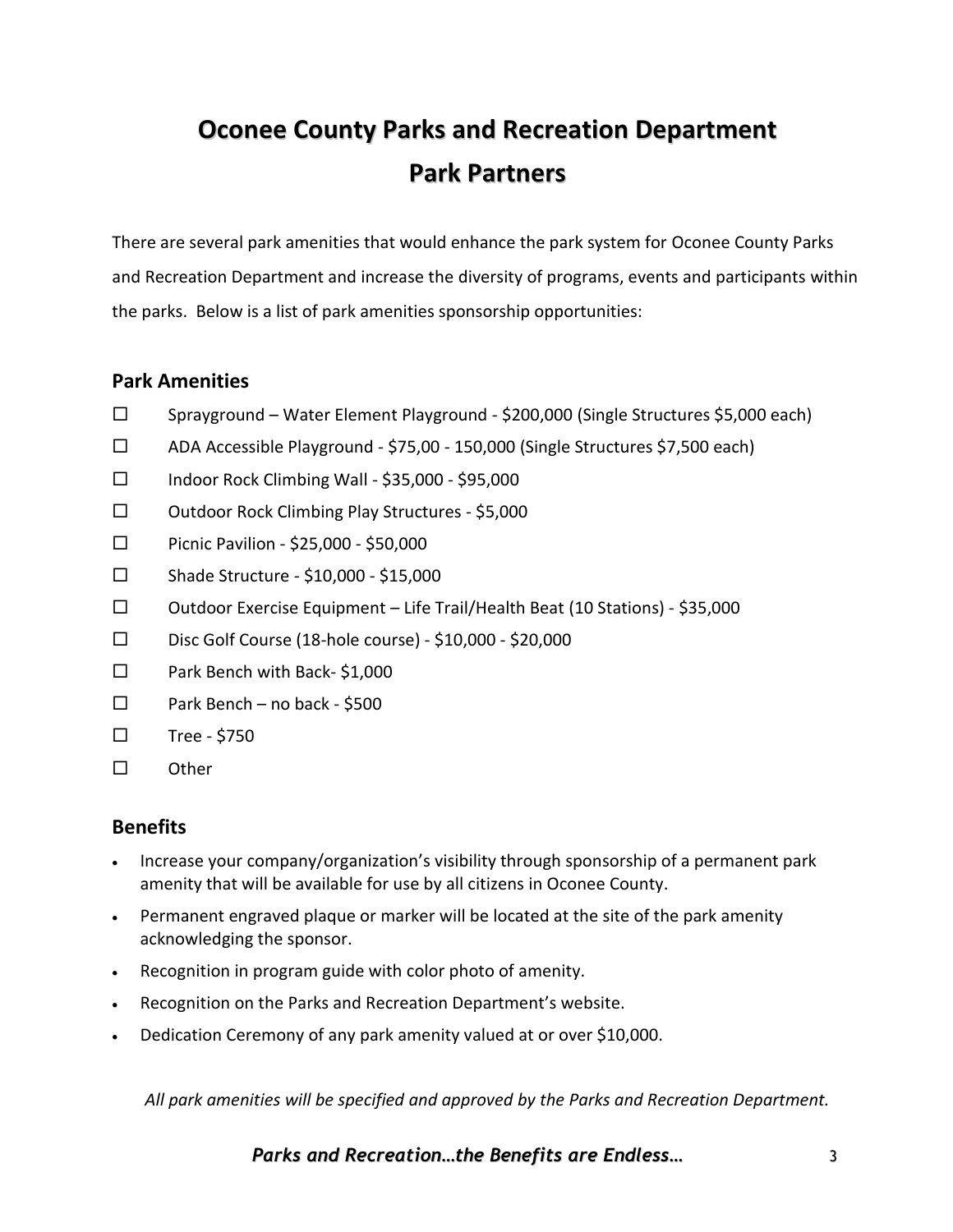### **Scholarship Fund Sponsor**

We provide scholarships for all our department coordinated programs to families in need that meet the criteria. Donations may be made into our scholarship fund to assist providing families more opportunities to participate in various youth programs.

- $\square$  \$5,000 Sponsor multiple youth programs/events
- $\Box$  \$1,000 Sponsor a youth program/event
- $\square$  \$100 Sponsor a youth participant

### **Commemorative Program**

The Commemorative Program allows individuals, families and organizations to purchase trees or park benches in memory or in honor of loved ones. Benches, trees, markers and plaques will be standardized as specified by the Oconee County Parks and Recreation Department.

- $\square$  Park Bench with Back and Plaque \$1,000
- $\Box$  Park Bench without Back and Plaque \$500
- $\square$  Tree with Marker \$750

## **Tournament Sponsor**

- $\square$  \$5,000 Sponsor multi-day regional tournament
- $\Box$  \$1,000 Sponsor single day tournament
- $\square$  \$200 Sponsor an Oconee County team for Georgia Recreation & Parks Association **Tournaments**

#### **Volunteer Clean-up Days**

- Park Beautification Day *Park and Date Preferred:*
- Park Maintenance Workday *Park and Date Preferred:*

#### **In-Kind Donations**

Estimated Value Donated Item(s)

 $\Box$  $\Box$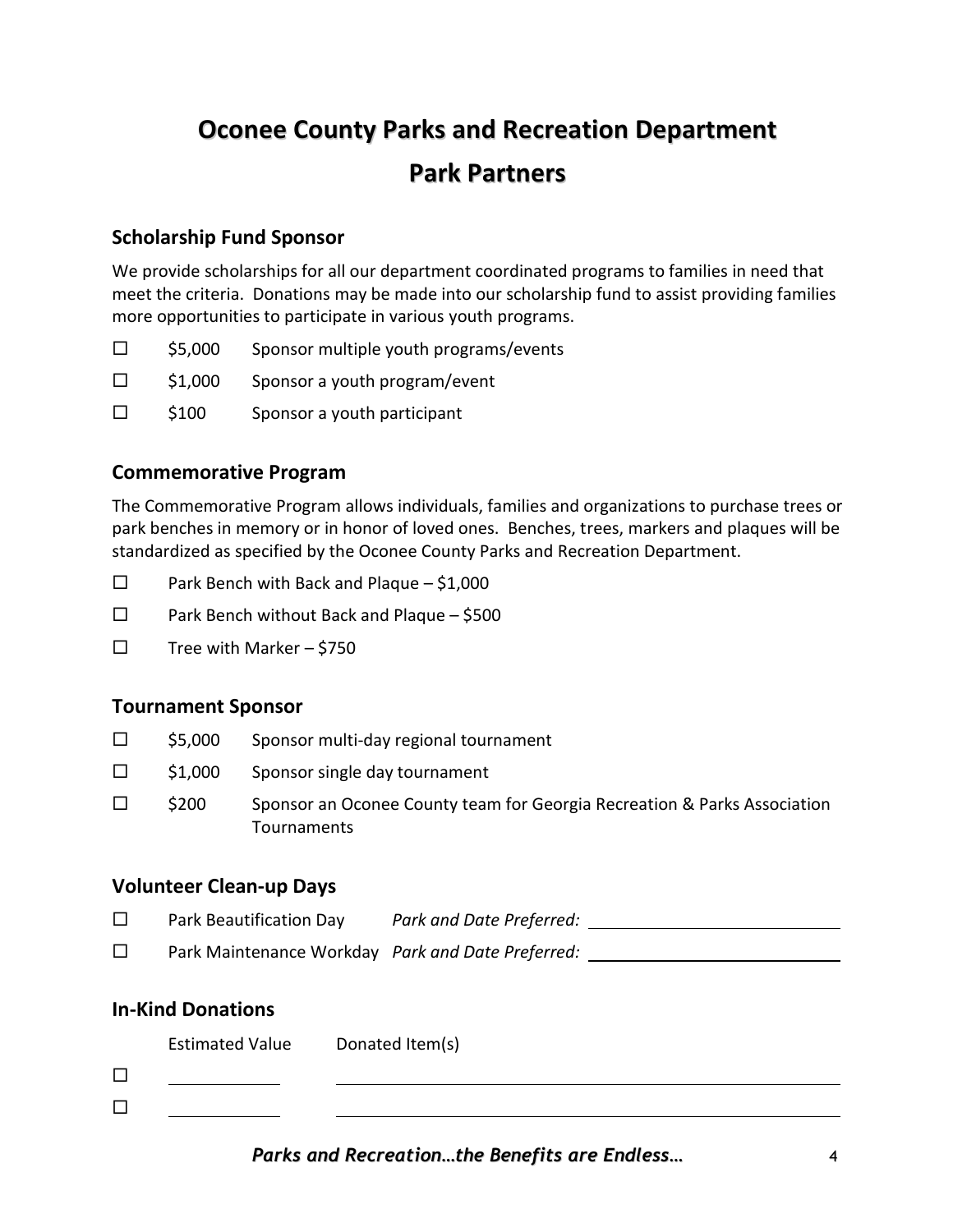## **Adopt-A-Park / Trail / Garden**

The Adopt-A-Park program is an on-going partnership between groups or individuals and the Parks and Recreation Department that focuses on a specific park or park area. The Adopt-A-Park program is ideal for neighborhood associations, businesses, community groups and individuals with interest in a specific park or area of a park. The program fosters community ownership, assists in the park beautification, and establishes citizen pride within our park system.

#### **Requirements**

Include general maintenance and beautification of the adopted area of the park. Partners work with park staff to provide volunteer services in litter removal, flowerbed maintenance, trail clearance, periodic mulching, clear courts and pathways, or other defined projects. Park Partners must communicate with park staff to schedule and approve volunteer services.

## **Commitment**

Partners commit to working a total of 4-hours every two months for a total of 24-hours a year in adopted park. Volunteer hours are calculated as a group, not individually. For example, five volunteers working 2-hours equates to 2-hours of volunteer service.

## **Benefits**

- Recognition as a Park Partner on Parks and Recreation Department website as an official Park Adopter
- Certificate of Adoption as a Park Partner Receive certificate after completion of 24-hours of volunteer service over the course of 1 year
- Adopt-A-Park Plaque Receive a plaque of appreciation after 48-hours of volunteer service over the course of 2 years
- Adopt-A-Park Park Plaque Name placement on permanent park plaque after completion of 24-hours of volunteer service over the course of 1 year for 5 consecutive years
- Newspaper Ad Recognition After 5 consecutive years of volunteer service, acknowledgement as a Park Adopter in an advertisement in the local newspaper

*Call about parks and trails that are available for adoption (706-769-3965).*